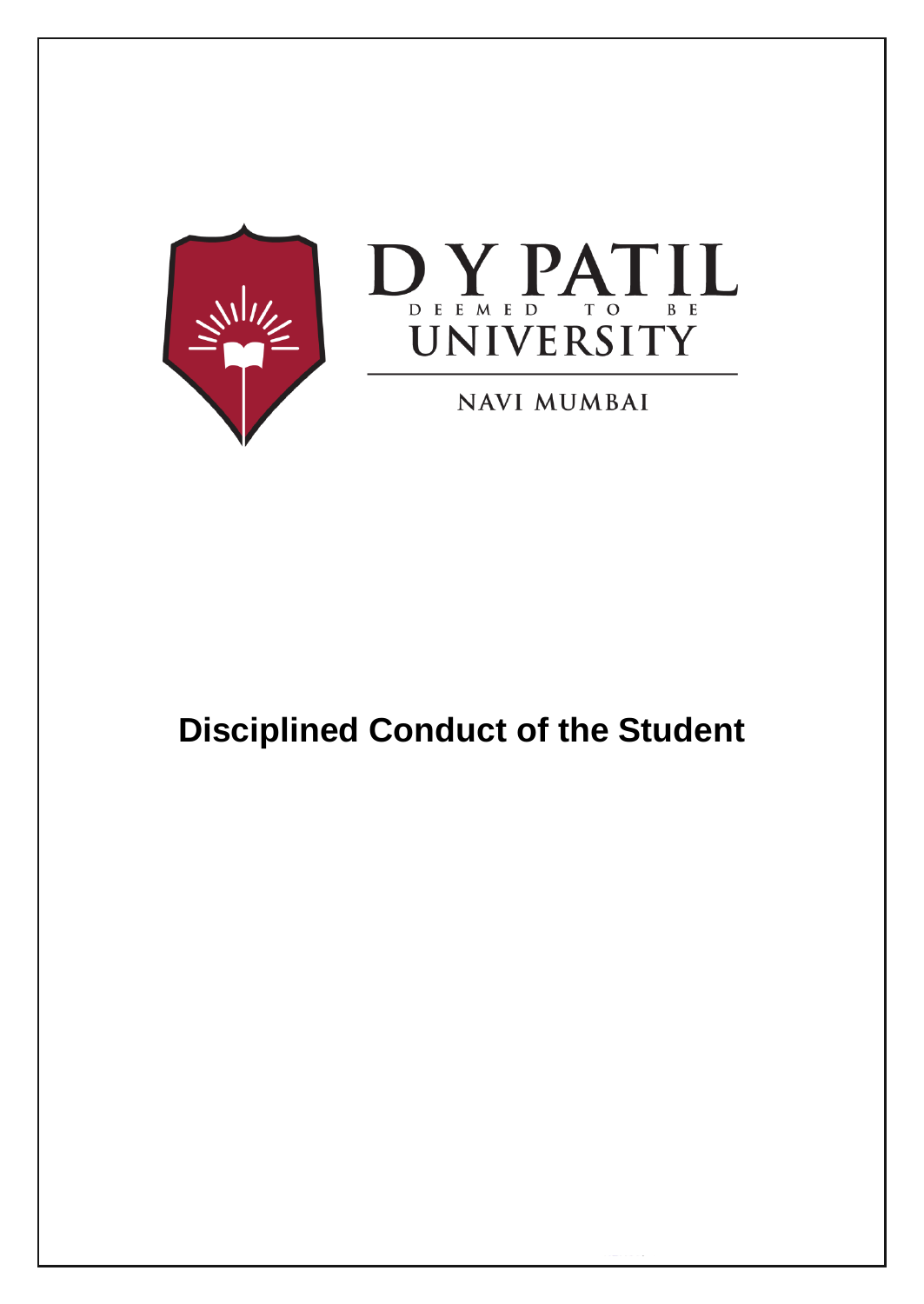

## **Code of Conduct For Students**

Statement of purpose in designing a code of conduct for studentsto design a code of conduct and frame a policy document ,create awareness , guide students and encourage them to adopt and imbibe good behavioural norms thereby setting standards of expected and acceptable personal conduct in an educational institution which can act as a road map in the development of ethically sensitive and responsible persons who can positively contribute to the society and nation .

#### **APPLICABILITY**

The competent authority may revisit and revise rules as deemed necessary . on revision , the old rules will stand cancelled and the new rules framed will be applicable from the date of drafting the rules with prospective effect. on taking admission, it is presumed that the student has read and understood the code of conduct and undertake to abide by it failing which disciplinary action against him/her for misconduct or noncompliance may be taken by the competent authority as deemed fit .ignorance of this code of conduct cannot be considered as a sufficient ground to condone misconduct/non- compliance.

#### **Need and Relevance To Institution And Society**

Students are adults and must abide by and adhere to socially acceptable adult behavior. a code of conduct defines boundaries of acceptable behavioural norms and clarifies an organisation's mission values and principles linking them with standards of professional conduct. college is an institution of higher learning and it is necessary to maintain a climate of respect, sensitivity and courtesy. this code of conduct has been framed and implemented to create awareness amongst students about appropriate behavior at college, ensure a better teaching learning experience and to uphold the sanctity and respect.

## **THE CODE OF CONDUCT FOR STUDENTS HAVE BEEN CLASSIFIED AS**

A) COC IN COLLEGE PREMISES

B) COC IN LIBRARY

- C) COC IN CLASSROOMS AND PRACTICAL LABS
- D) COC DURING EXAMINATIONS

## **A) IN COLLEGE PREMISES**

1) Students are required to wear their Identity card when they enter the college premises and produce it as and when asked for. In case the identity card has been lost/misplaced and not traceable , students are required to get the duplicate I-CARD made .I card should be worn around the neck and must be worn for the entire duration that the student is present in college premises. Only bonafide students will be allowed to enter the college premises on producing their I- card.

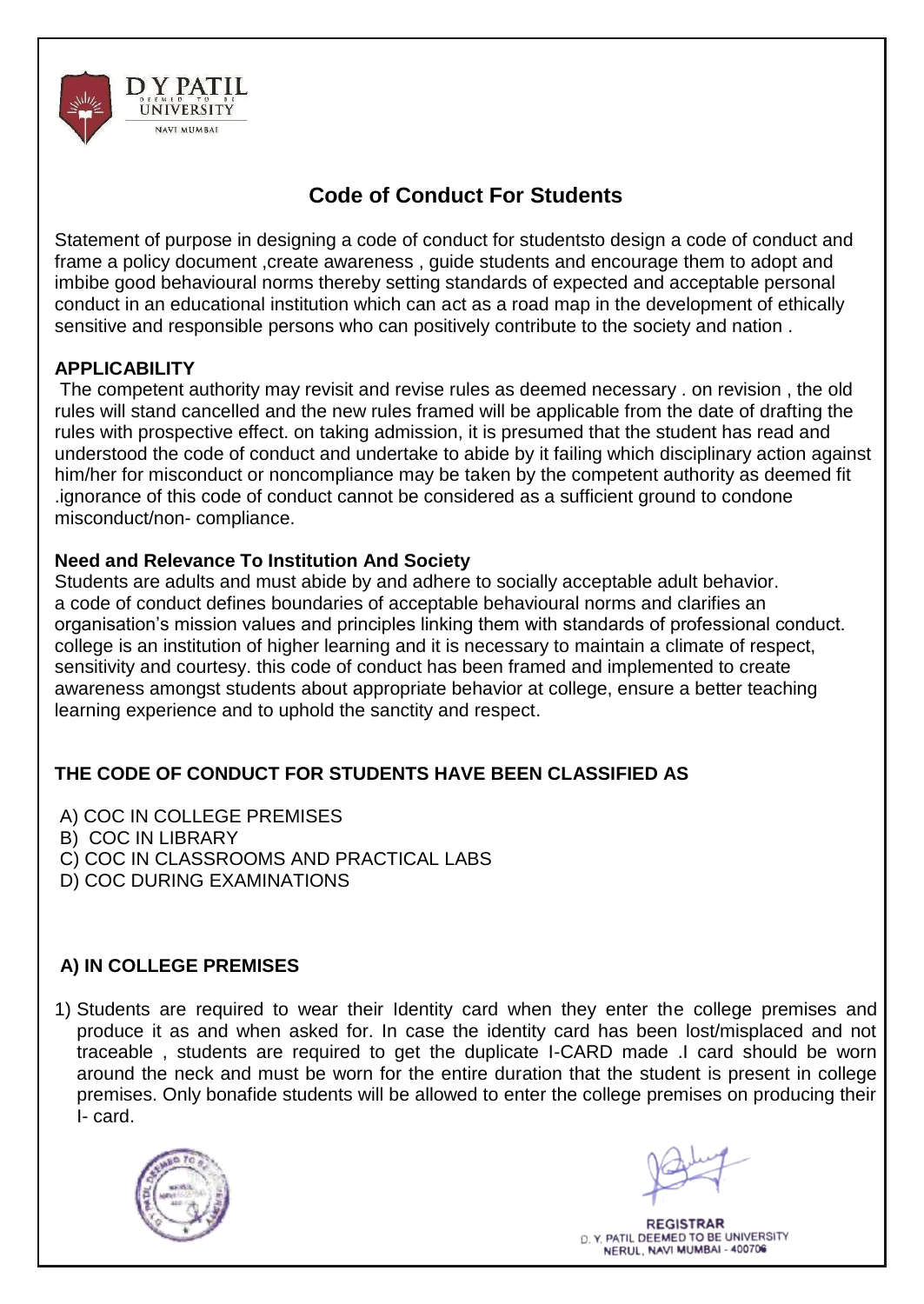

2) Students are required to be properly attired and groomed inkeeping with the dignity and decorum of the educational institutional culture and values.

3) Students are required to communicate in a decent and acceptable tone and language with peers, non- teaching and teaching staff. While in the company of peers, use of foul language, expletives and shouting and screaming in lobbies is to be strictly avoided. Students should focus their energies in a constructive manner to learn , develop and enhance skills, competencies, attitudes and values. It is to be noted that violent behavior and reckless yelling will be viewed as a serious case of misconduct hence students are advised to remain calm , maintain their composure and refrain from contributing to the already existing noise pollution.

4) Students are required to stand in silence when the college prayer is being played.

5) Students are advised to exercise self restraint while using their mobiles and modulate and moderate their voice volume while making or receiving calls.

6) Students are required to enter and leave the college premises in a peaceful manner and avoid overcrowding or group gathering at all times. Students are advised to maintain queue discipline as this will help facilitate easy entry and exit and help control student traffic efficiently .

7) Students should not use the lift earmarked for teachers. In case of differently abled students, the Principal may sanction permission to use the lift based on the student's request in writing addressed to Principal.

8) The medium of instruction in College is English. Students are strongly advised to make an attempt to speak and communicate in English on a regular basis.

9) Students are advised to actively participate in co- curricular, extra –curricular activities for their holistic development. Students interested in sport activities, curricular and extra- curricular. activities are required to read the details displayed on the notice board and register to participate .

10) Student are advised to behave in a decent manner while in college premises as the entire premises is under CCTV surveillance.

11) The college has constituted an Anti-ragging cell as per the directives of the University. Ragging is a serious offence attracting disciplinary action.

12) Students are required to read all notices displayed prominently on website and in college premises and keep themselves informed of the various activities and examination dates.

13) At the time of admission, students are required to provide their correct current address, contact no (mobile ) and their email id so that the student data base can be updated. Any subsequent change of address or contact details are required to be communicated.

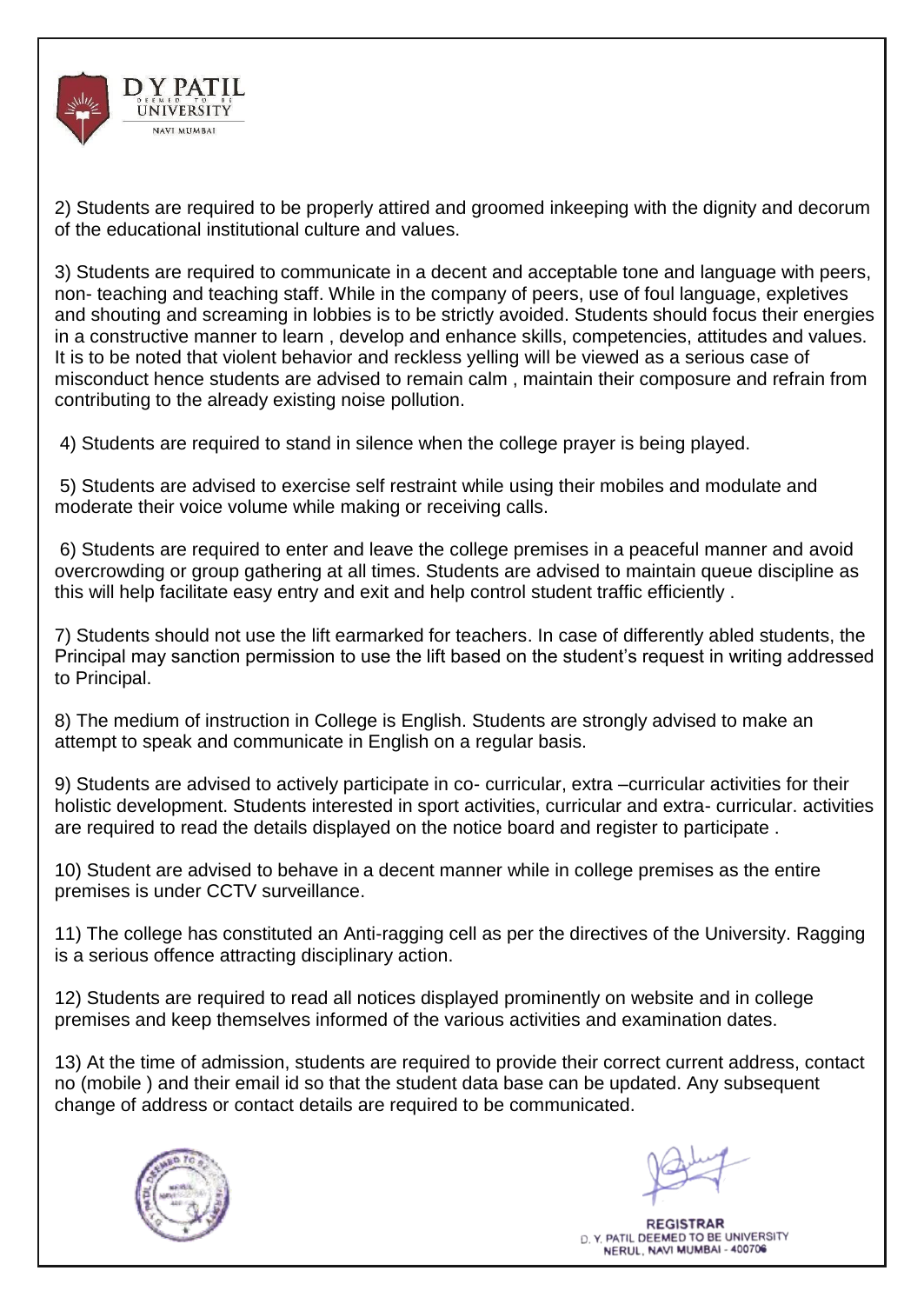

14) Student are required to maintain peaceful silence as they take the stairs and move towards their classrooms without creating any disturbance . Contribute and help maintain the positive conducive learning atmosphere of the college

15) Help to keep the college premises neat and clean and refrain from littering and spitting

16) Do not use the college premises for any political activity like organizing proceion, conducting meeting without the prior permission of the authority .

17) Consumption of intoxicants , smoking is strictly prohibited.

## **B) IN LIBRARY**

1)Students are required to register themselves at the Entrance desk .

2)Students are required to maintain silence in the library. No talking/ discussing is allowed .

3)Students are required to comply with all the rules and regulations and follow the instructions given by the librarian /library staff from time to time-Access the internet facility made available to students after obtaining permission and as per instructions of library staff

4)Students are required to keep their mobile on silent mode while in library so as to not disturb the other library users.

5) Students are required to attend the Orientation programme conducted by the Library department and familiarize themselves with the rules, regulation and procedures to be followed.

6) Take good care of books issued to you. Handle with care and return them in a good condition. Do not mutilate the book or tear away pages from the book.

## **C) IN CLASSROOM/ PRACTICAL LABS** –

1)Students are required to follow the class timetable and attend lectures/ practicals as per the time table. Students are required to be present in the classroom /labs on time for the lectures/ practicals.

2) Students have the right to learn without interference from others.Interruption, disruptions in class inhibits, prevents and reduces the efficacy of teaching – learning . It is the duty of every student to ensure that the conducive atmosphere for teaching- learning is maintained in the classroom. Some example of highly objectionable inappropriate behavior which may be construed as misconduct are- activities like using cell phones when the class is in progress, reading unrelated material, talking loudly so as to disturb the teacher and the class, entering the PROFESSIONAL ETHICS AND CODE OF CONDUCT COMMITTEE BOOKLET classroom late , passing offensive remark or comment on fellow students . Such notorious and disgraceful activities are strongly condemned and discouraged.

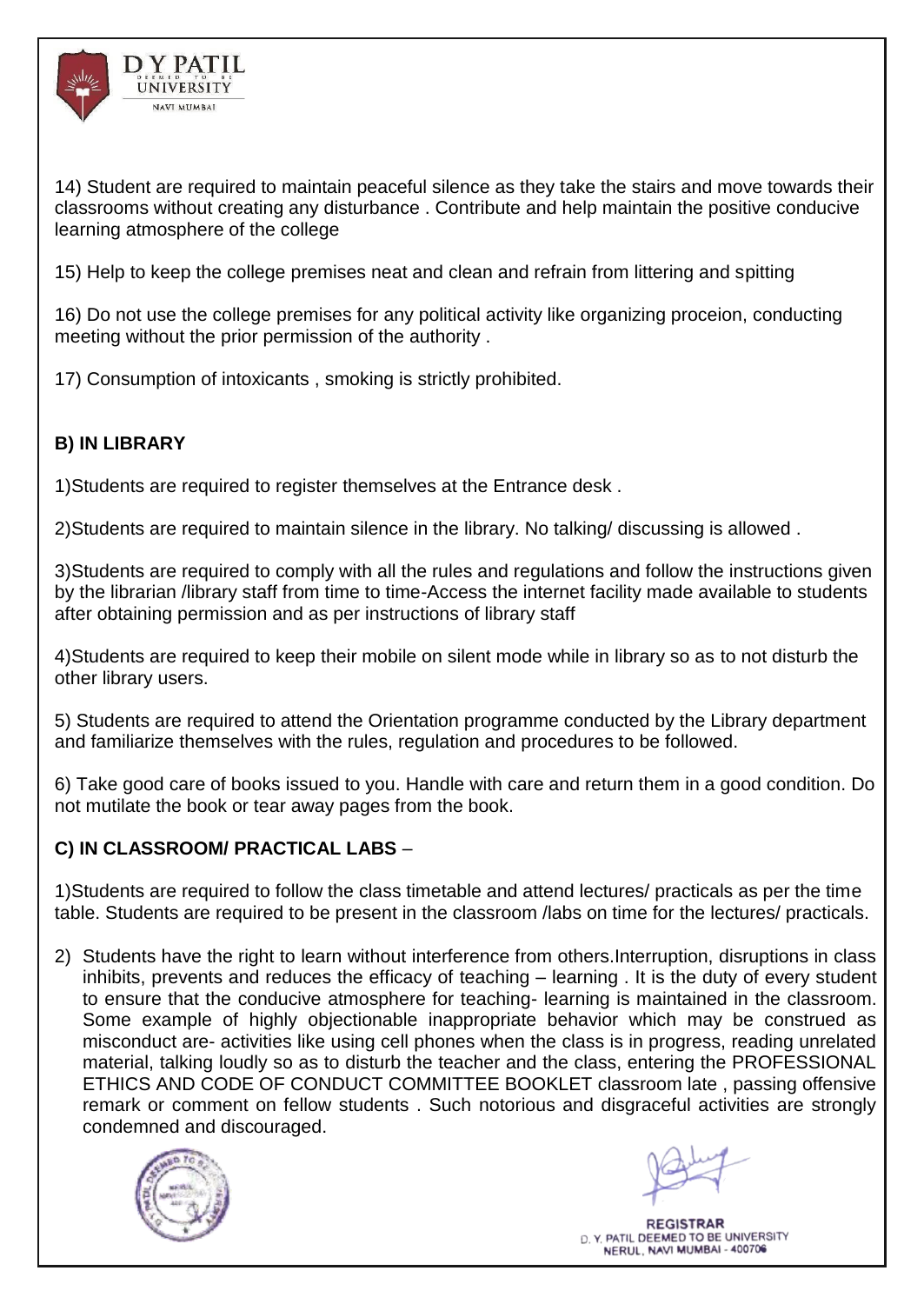

3)Students must note the minimum attendance required as per the University Ordinance and ensure adequate attendance during the academic year. In case of extenuating circumstances like illness requiring hospitalisation, the student is required to explain his/her absence in writing with adequate proof of hospitalisation and the competent authority (Principal) may condone his/ her absence for the said period . The Principal at his/her discretion may decide " what constitutes extraordinary or extenuating circumstances"

4)Students are expected to submit all assignments and get their journals/ projects certified by the Teacher-in –charge.

5) Student are expected to carefully listen and follow the instructions given by the teacher- in charge while performing practicals and handling chemicals, acids and other inflammable / hazardous solutions. It is the duty of the student to know the safety procedure and follow the safety norms.

6) Students must be properly attired and adhere to the dress code for conducting practical / experiments in the lab. They are also required to wear the lab- coat , have their own dissection box and other required materials for performing the experiment in the lab. 7) In the classroom, students are required to actively participate in discussions on topics of academic interest and attend all lectures.

8) Students are required to record their attendance for each lecture separately and ensure that the attendance is adequate and above satisfactory levels for each semester seperately. In addition to lectures, the attendance for practicals also needs to be recorded

9) Save electricity by switching off fans and tubelights when not in use. While exiting the classroom, switch off all the fans and tubelights and conserve electricity.

10) Protect all college property from damage. No scribbling on walls, carving on benches or destroying college furniture. Handle test tubes,glass and other fragile lab equipments , chemicals and acids safely and with care so as to minimize damages due to mishandling/ breakage .

11) All teaching aids, projectors, white boards, fixed in certain classrooms are to be carefully handled by students.

12) Discipline is to be maintained in the classroom in the absence of teacher in classroom .Donot disturb the other classes .

13) Computers made available in computer lab and IT department are to be used for academic purposes only.

14) Students are advised to know about disaster management procedures and safety measures to deal with emergencies like fire, flood etc

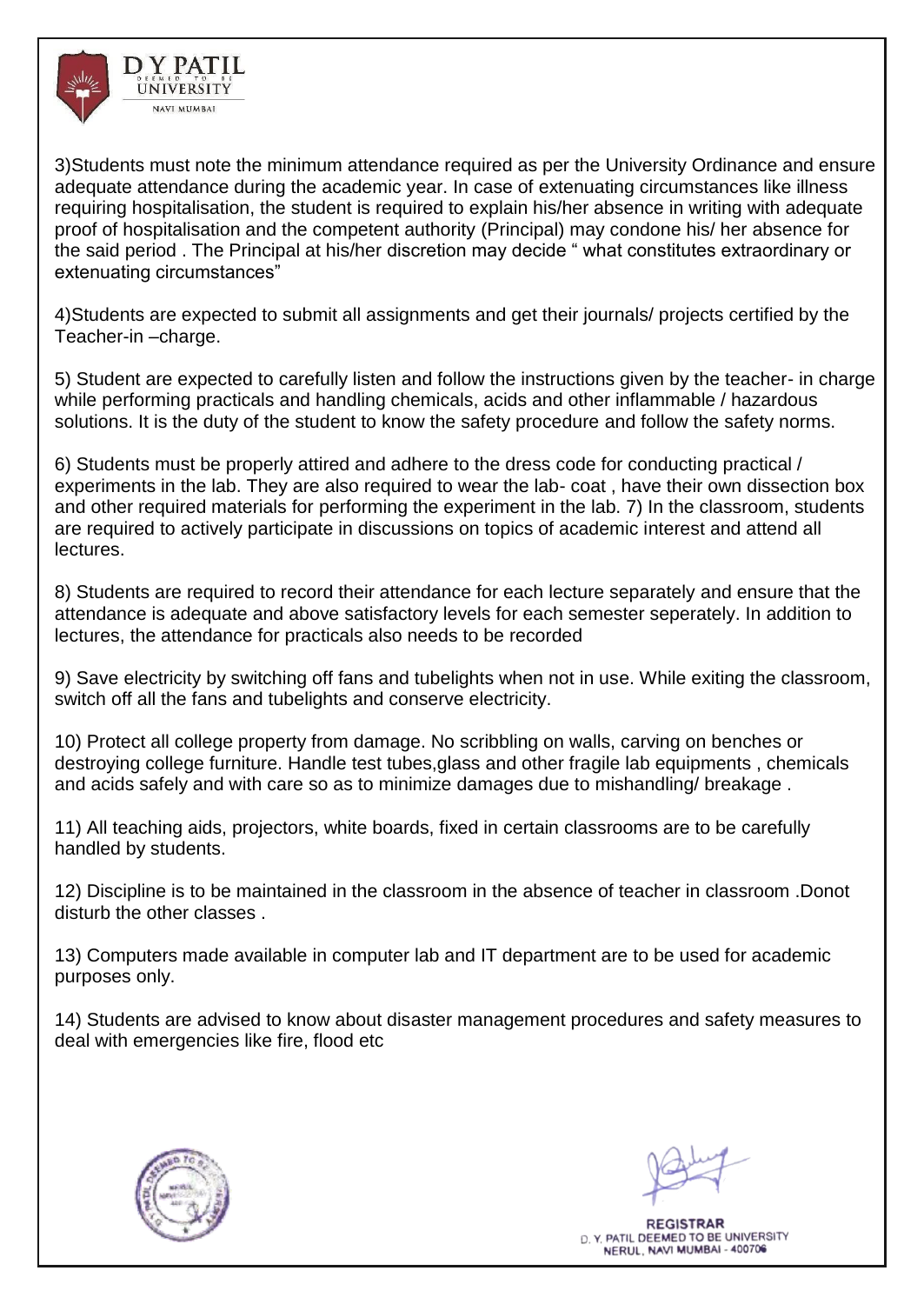

## **D) EXAMINATIONS**

1) The college has adopted Zero tolerance towards unfair means and cheating in the examination PROFESSIONAL ETHICS AND CODE OF CONDUCT COMMITTEE BOOKLET

2) The college strongly advocates academic honesty in examination and views academic dishonesty seriously.

3) Students are required to refer to the examination time table and take the examination as per the schedule.

4) The college has constituted an Unfair means committee to investigate into the reported cases of cheating or copying in exams and the committee after due diligence with the concerned student submits its report . The consequence may vary depending on the severity of the unfair means . It is very important to maintain ones academic integrity, be honest, truthful and not resort to dishonest practices.

5) Students are required to follow the instructions given by the supervisors / senior supervisors during the examination.

## **SOME BASIC ETTIQUETTES TO BE FOLLOWED BY STUDENTS**

- 1) Wish all your teachers and Principal as an acknowledgement of their presence be it in a classroom, college office or anywhere in the college premises.
- 2) Thank all those who have helped you; be it teaching staff or non- teaching staff. Develop an attitude of Gratitude.
- 3) Request with humility to enlist the help of others and develop an inclusive approach .
- 4) Remember Honesty still remains the best policy.
- 5) Co-operate and collaborate with peers to make learning fun and enjoyable.

6) Life is beautiful. Make it more beautiful by helping others in any way you can- lending a patient ear, uttering a kind word, an encouraging pat on the back, a smile. If not, politely express your regret and your inability to help the person who sought your help.

7) Practice old age values of respect and regard for all and send positive vibrations to all .Attract love, peace, joy, calmness from the universe. We are human beings but strive to be PROFESSIONAL ETHICS remembered for 'being human' .Raise the happiness index around you. It important to be educated but it more important to be human.